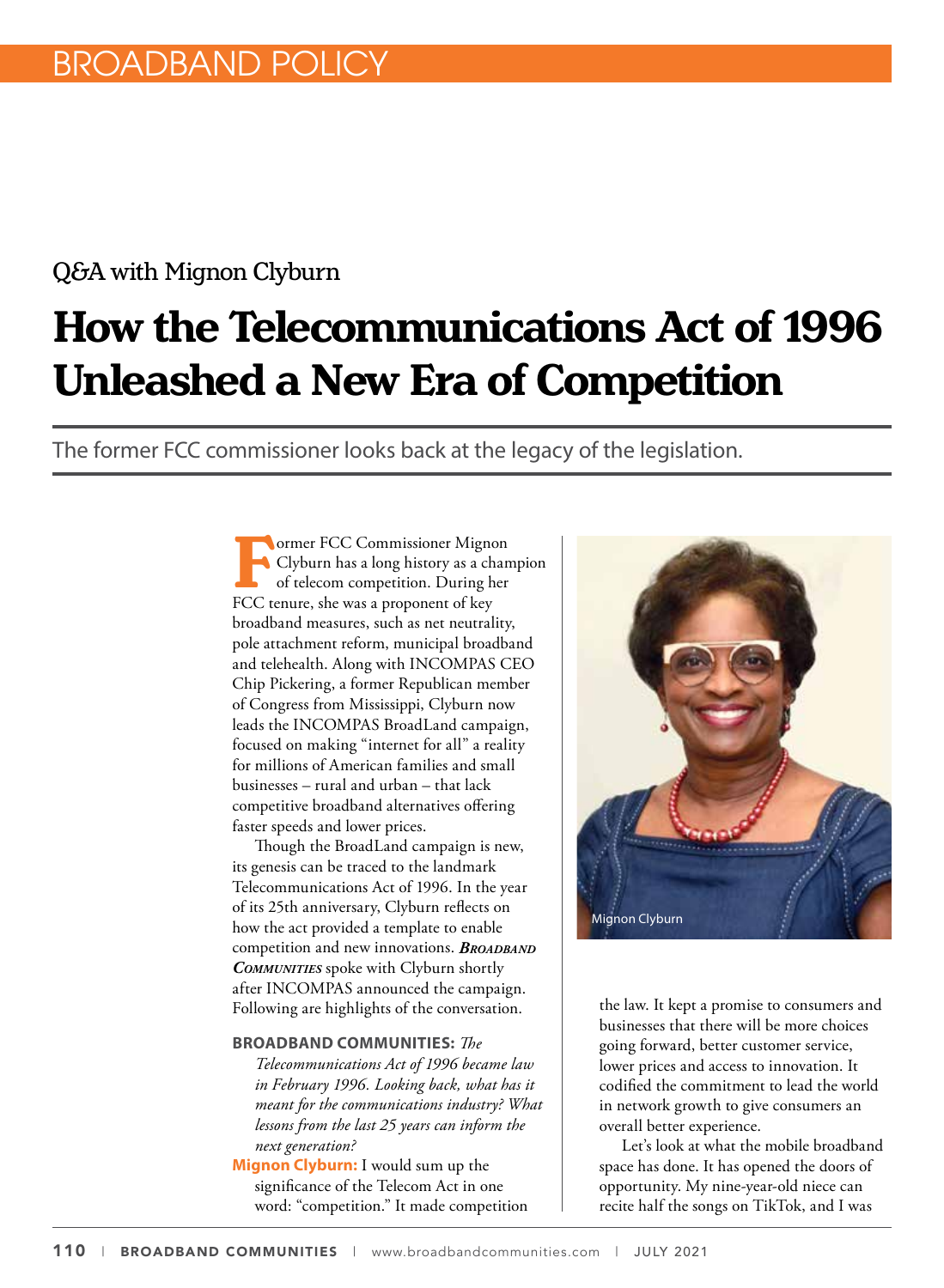able to embarrass my father, James Clyburn (House majority whip, D-SC), via social media when I uploaded a video of him in front of a barbeque grill. He is not known for grilling.

If you think about what the world looked like 25 years ago, a lot of these things were not possible. The Telecom Act opened incredible windows of opportunity for big players and also for smaller players who are now big players. Think about the big names we knew back then. They were household names. But it's noteworthy that I didn't post the video of my dad grilling – which now has 80,000 views – on any of the platforms of those big-name companies. I use that homegrown example to show that the baton passed to other players. The Telecom Act enabled access to other opportunities and new information.

We now have access to people, no matter where they are or whether they have the same or similar platforms and connections. This is a U.S. milestone, but we can't ignore that the Telecom Act recalibrated what the world knows today. It had international ramifications that we continue to build upon and modify in ways to make sure the opportunities before us are more widespread and more ubiquitous. Though it has opened some doors, doors are still stuck in some parts of this country. We're forced to reflect and say, "Did this do exactly what we wanted it to do?" The answer is yes, but there's a "but" behind that. That's why INCOMPAS embarked on the BroadLand initiative.

**BBC:** *Did the Telecom Act drive new competitors in the telecom market? What could have been done better?* **MC:** It's always easy to ask that question. I always say bills are snapshots in time. People look at lawmakers as if they're genies, but they're not. People look at laws as if they are all-powerful, but they're not. Hindsight is 20/20. Some

The Telecom Act kept a promise to consumers and businesses that there will be more choices going forward, better customer service, lower prices and access to innovation.

players might say that they would have loved a few more guardrails here and there. Just looking through today's lens, there are local leaders and entrepreneurs who say they want more protections here or there. Also, the Telecom Act in and of itself was very enabling. It did not assume that this would be a onesize-fits-all experience by way of technology or by way of community interest. There still are tremendous opportunities to tailor via regulatory next steps, public-private partnership (P3) opportunities, and community empowerment.

If you were to force me to say one word about the Telecom Act other than "competition," I would say "unleash." It unleashed boundless opportunities. It allowed and enabled us to face several challenges. We would not have had conversations about broadband or the digital divide without this legislation. The Telecom Act enabled us to be our better selves and have access to better opportunities. It is a valid question, but I think the mystery behind it all is the challenge and opportunity.

**BBC:** *One key provision of the Telecom Act was the E-Rate program. Though E-Rate offers funding to bring connectivity to schools, students still struggle with little or no connectivity at home. What can be done to help bridge the homework gap?*

**MC:** No one is going to fix it all. E-Rate, the Emergency Connectivity Fund (ECF) and other reforms that we've seen since the Telecom Act have paved a way for us to learn more and see the benefits of investing more.

Just think about it: If we had not launched the Telecom Act, would we have seen and planted those seeds of more opportunities via these programs? Would we have been at the point where we could say, "Look at what's worked and what we still need?" I don't think there would have been an ECF, or at least not in its current form, if we had not set up a template.

Snapshots in time are good and allow us to plant the seeds of possibility and keep building. Regardless of who came up with the phrase "Build Back Better," it is a motivational North Star, not because of the politics but because of the opportunities and the potential. It recognizes that the foundation was a solid one.

We need to meet the needs of children and seniors – we're talking about continual learners and people who need continual access to health care. There's a need for businesses to be able to apply for funding online. We're building from the Telecom Act, and hopefully subsequent acts and subsequent programs will continually do it better. I give credit to the George H.W. Bush administration's "Points of Light" concept. When we speak about what the times call for, I think the Telecom Act was an incredible opportunity to see what's possible through legislation, recognizing that businesses are organic partners. At the end of the day, it's about improving subsequent generations' access to opportunities.

**BBC:** *Are there incentives the FCC could offer to help providers extend services*